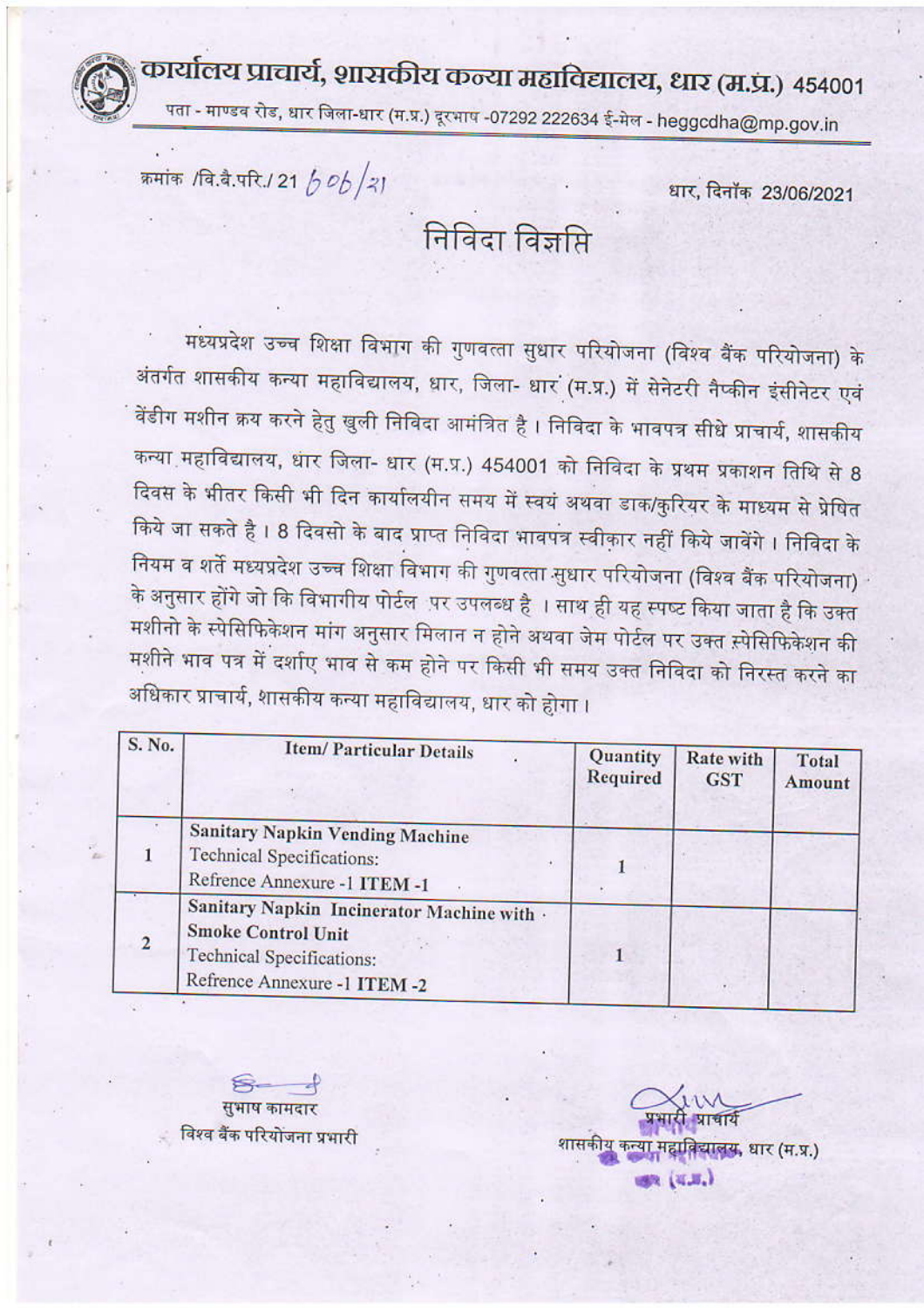कार्यालय प्राचार्य, शासकीय कन्या महाविद्यालय, धार (म.प्र.) ४५४००१



पता - माण्डव रोड, धार जिला-धार (म.प्र.) दूरभाष -07292 222634 ई-मेल - heggcdha@mp.gov.in

## **Annexure -1: Technical Specification**

**ITEM -1: Sanitary Napkin Vending Machine** 

| S.No.           | <b>Required Parameters</b><br>General                                                                                                                                                                 | Specification                               |  |
|-----------------|-------------------------------------------------------------------------------------------------------------------------------------------------------------------------------------------------------|---------------------------------------------|--|
| $\mathbf{1}$    | <b>Type of fitting</b>                                                                                                                                                                                |                                             |  |
| $\overline{a}$  | Type of machine                                                                                                                                                                                       | Wall Mountable                              |  |
| $\overline{3}$  | Napkin Fold                                                                                                                                                                                           | Automatic                                   |  |
| 4               |                                                                                                                                                                                                       | Without fold                                |  |
| 5               | Multiselection of Napkin type                                                                                                                                                                         | Yes                                         |  |
|                 | Napkin Size for loading                                                                                                                                                                               | <b>Any Size</b>                             |  |
| 6               | <b>Operating features</b>                                                                                                                                                                             | Coin operated                               |  |
| 7               | Multiple coins accepted<br>٠                                                                                                                                                                          | Yes                                         |  |
| 8               | Number of Napkins/pads provided/loaded with the vending machine                                                                                                                                       | Minimum - 100                               |  |
| 9               | Number of selection options                                                                                                                                                                           | Minimum - 2                                 |  |
| 10 <sup>°</sup> | Vending option                                                                                                                                                                                        | Vertical                                    |  |
| 11              | Type of loading                                                                                                                                                                                       | Spiral                                      |  |
| 12              | Vending Napkin individually packed                                                                                                                                                                    | Yes                                         |  |
| 13              | Maximum Storage Capacity (Nos)                                                                                                                                                                        | Minimum 50-75 ·                             |  |
| 14              | "No stock" message display available                                                                                                                                                                  | Yes                                         |  |
| 15              | Material of the outer body                                                                                                                                                                            | Mild Steel(MS)                              |  |
| 16              | Mode of function                                                                                                                                                                                      | <b>Stand alone</b>                          |  |
| 17              | <b>Operating Power source</b><br>$\mathcal{L}$ :                                                                                                                                                      | Electronic                                  |  |
| 18              | Thickness of SS/MS sheet (mm)                                                                                                                                                                         | 1.2                                         |  |
| 19              | Built-in price programming software for changing the price                                                                                                                                            | Yes                                         |  |
| 20              | Sales data retrieval                                                                                                                                                                                  | Yes                                         |  |
| 21              | Any additional built-in features available                                                                                                                                                            | Low maintenance.<br><b>PCB</b> controlled   |  |
| 22              | Type of battery                                                                                                                                                                                       | Sealed Maintenance<br><b>Free Lead Acid</b> |  |
| 23              | <b>Built-in charger</b>                                                                                                                                                                               | Yes                                         |  |
| 24              | All MS parts are duly painted by                                                                                                                                                                      | Powder coating                              |  |
| 25              | Input Power supply                                                                                                                                                                                    | Single Phase AC                             |  |
| 26              | Battery Backup available                                                                                                                                                                              | Yes                                         |  |
| 27              | Battery Backup time (hrs)                                                                                                                                                                             | $20 - 24$                                   |  |
| 28              | Submission of Test Report on form 39 or form Central Govt/NABL/ILAC<br>accredited Lab or Manufacture's inhouse Test Report to prove the<br>conformity to declared specification at the time of supply | Yes                                         |  |
| 29              | <b>Certification Available</b>                                                                                                                                                                        | Other                                       |  |
| 30              | <b>Certification for Manufacturing Premises</b>                                                                                                                                                       | ISO 9001:2005                               |  |
| 31              | Submission of all the certifications to the buyer along with supplies                                                                                                                                 | Yes                                         |  |